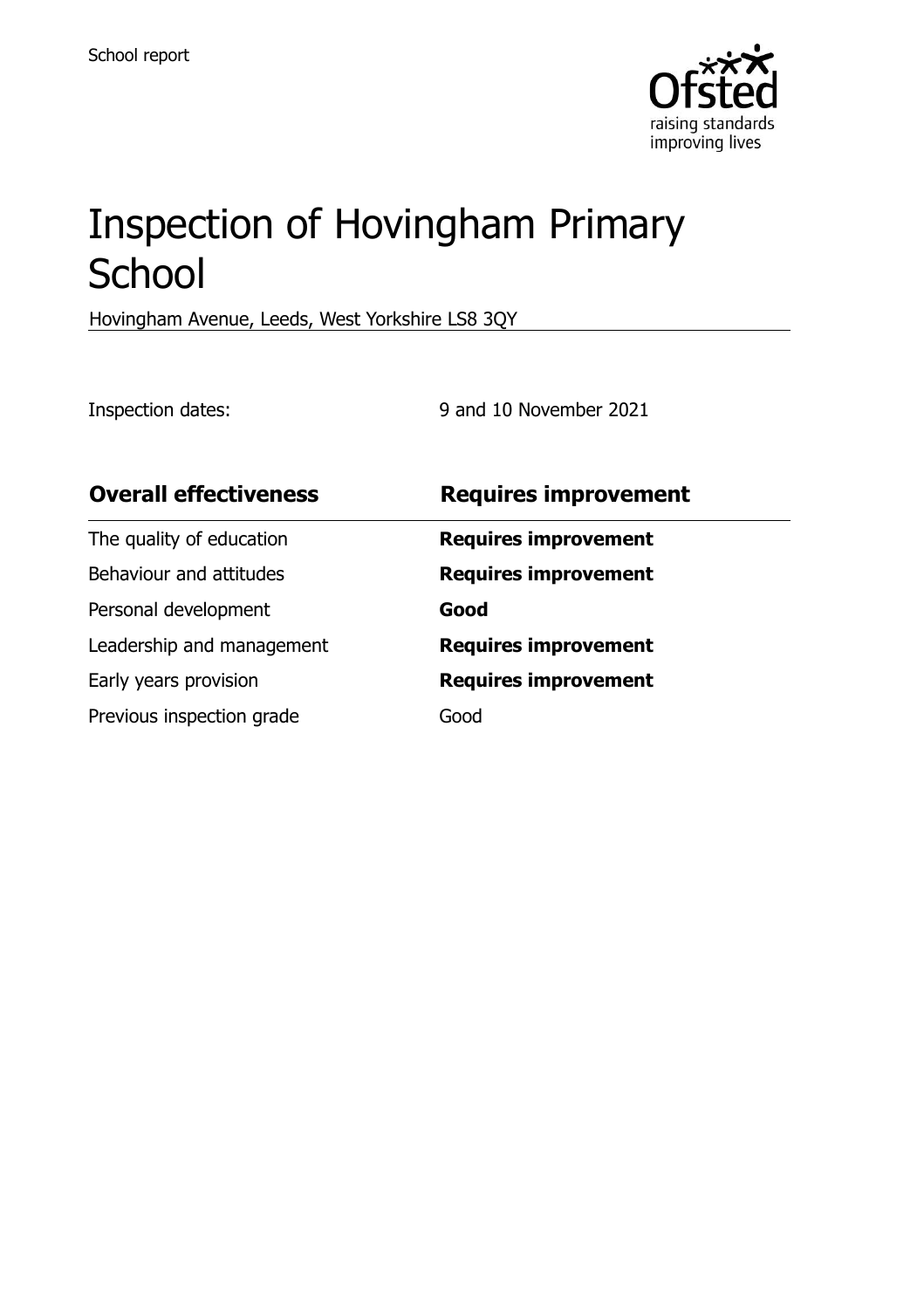

## **What is it like to attend this school?**

Leaders have not thought carefully enough about the important knowledge that they want pupils to remember. Teachers do not build on what pupils have been taught in the past. Pupils forget much of what they have been taught and cannot recount basic information such as their times tables.

Staff are warm and encouraging to pupils. Pupils are mostly attentive to their teachers and want to do well. However, some pupils too often use poor language that upsets other pupils. Pupils say that staff do not always deal with this even if they hear it. Pupils have faith in some staff to sort out issues with bullying but feel that this is not always resolved quickly enough.

Leaders have designed an effective personal, social and health education (PSHE) curriculum. Leaders listen to pupils and take account of what they feel that they need to know about to be successful citizens. For example, pupils wanted to learn more about how to manage their money and so representatives from a local bank came in to teach them about how to look after their finances.

Leaders want pupils to get better at speaking clearly and gain a wider vocabulary. This is not happening as well as leaders would like. Leaders have not planned what vocabulary pupils should be taught. Pupils do not build up their knowledge of words as they move through school. They do not get enough opportunities to practise new language that they have been taught.

#### **What does the school do well and what does it need to do better?**

There has been a significant turnover in staff in school since the last inspection. Leaders have identified that the curriculum and teaching that was used in the past simply wasn't good enough. Leaders have recruited new staff and introduced new curriculums. These new curriculums are not fully understood by staff.

Leaders have focused too much on how teachers should teach pupils. Leaders have not given enough thought to what pupils should be taught. Leaders have asked teachers to decide what to teach from some broad ideas. Teachers do not choose knowledge and skills that build on what pupils have been taught in the past. Pupils forget what they have been taught and are not getting better at skills such as handwriting or striking the ball in hockey.

Teachers do not effectively assess what pupils know and have remembered. Leaders have not provided a curriculum for teachers to check this against. Leaders ask teachers to give pupils tests to see what they know. Some of the tests have content in that pupils have not been taught. Pupils do not build up secure knowledge in subjects. Teachers do not address this, because they are too busy reacting to test results.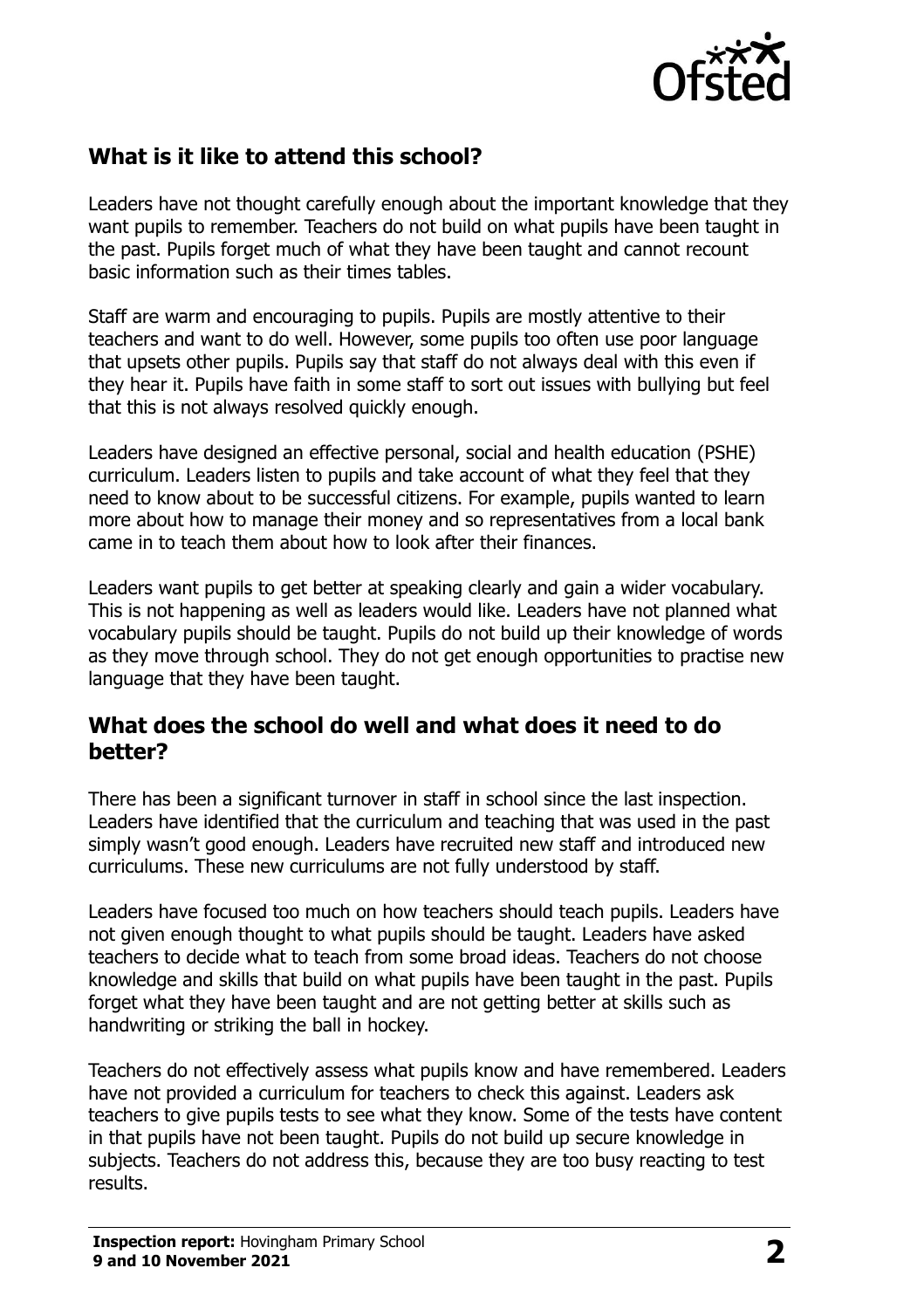

Leaders have identified that the curriculum in the early years needs improving. They now have plans in each area of learning. Leaders have trained some staff in how to question and interact with children. Leaders have altered the environment so that it matches the curriculum better. These recent improvements have shown some early promise. However, curriculum plans still lack the detail that staff need. Some staff do not know how to support children effectively. Some children in the early years are not getting the support that they need and are already falling behind with where they need to be.

Some older pupils have not been taught phonics well in the past and struggle to read fluently. Leaders have recently introduced a new phonics programme. Staff have been trained in how to teach this new programme. Staff make sure pupils practise the sounds that they have already been taught, and then they teach them new sounds that they need. Staff show pupils how to form sounds by shaping their mouth in the correct way. Teachers match books to the sounds that pupils are learning in lessons. Pupils can read these books successfully but need help from adults to do this. Staff give appropriate help to pupils because they have been well trained.

Governors are not supporting or challenging leaders in the school sufficiently. Governors do not know enough about the curriculum in the school. They take what leaders tell them too readily. Governors have not got effective systems to reassure themselves about the quality of education in the school.

Leaders use a 'we are worried' list to talk about pupils who are causing them some concern. Leaders focus on language, behaviour or other possible barriers to success. A new inclusion team has been formed and it meets to discuss these pupils and what it can do to help. This team gets guidance and advice from external agencies. Pupils receive tailored and effective support that is helping them meet with some success.

Pupils with special educational needs and/or disabilities (SEND) get appropriate help with their work. Teachers know their pupils well and support them using plans devised by leaders. These plans are reviewed regularly by the inclusion team. Pupils are now getting more precise support than they were.

Too many pupils are absent from school. There are so many pupils who are regularly off school that leaders struggle to keep a track of them all. Leaders have strategies in place to encourage good attendance. However, attendance continues to be an issue that is affecting the success of pupils.

Pupils say that behaviour in lessons or outside is often noisy and rowdy. Pupils occasionally fight with each other and disrupt learning. Teachers often deal with this, but not always. The behaviour of some pupils makes others feel uncomfortable.

Pupils enjoy the assemblies that leaders provide. Pupils remember a good amount from them as they are carefully linked to PSHE lessons. Pupils know what words like tolerance and respect mean and the importance of showing them in everyday life.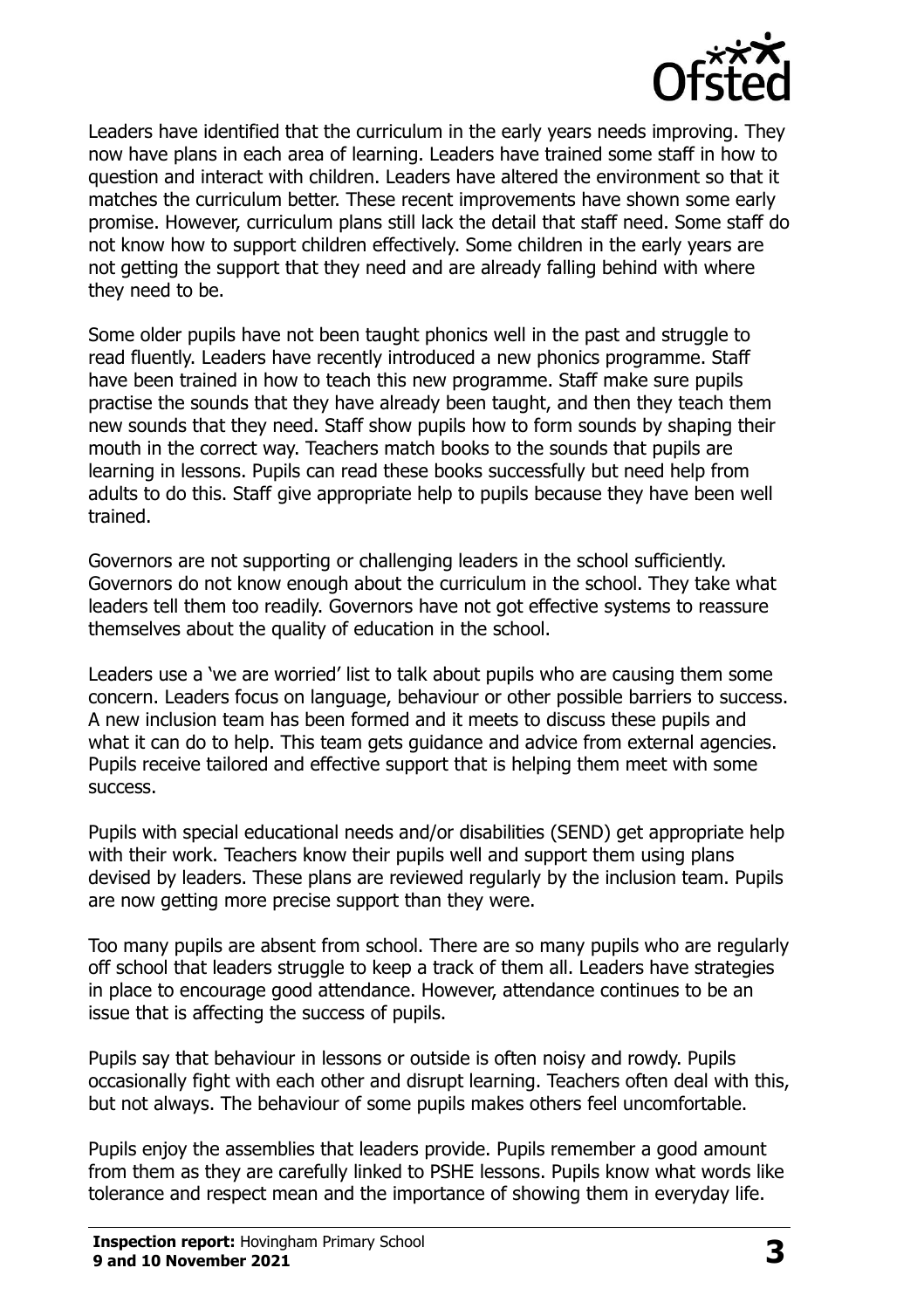

Pupils have a good knowledge of different religions, such as Christianity and Islam, and some of the customs in them.

## **Safeguarding**

The arrangements for safeguarding are effective.

Leaders have created a strong culture in the staff around safeguarding. All staff are well trained and know what to do if they have a concern. Leaders use the 'we are worried' referral method to keep a close check on pupils or families that might need extra support. Leaders work well with other agencies, such as the police or youth workers, to ensure that pupils get the help that they need when they need it.

Leaders take seriously the risks of harmful behaviour that pupils may show. All staff have had helpful and detailed training in peer-on-peer abuse. Staff know that it could happen in their school and talk to leaders about problematic behaviour that could lead to more serious sexualised behaviour. Leaders know that they might not be aware of all that happens but have trained staff to spot issues and take all reports seriously.

Leaders respond to incidents in a sensible way and with a sense of urgency. They take problems seriously and change systems to reduce the risk of other future issues.

## **What does the school need to do to improve?**

#### **(Information for the school and appropriate authority)**

- The curriculum is not coherent or progressive. Leaders have not ensured that subject leaders know how to identify the knowledge and skills that pupils will learn in each year group. Planning of knowledge is left up to the teachers. Teachers plan in isolation of other year groups, so pupils do not remember more over time. Senior leaders should ensure that subject leaders get the training that they need to design appropriate curriculum plans.
- Governors have not checked on the quality of education robustly enough. They have accepted what leaders have told them. The quality of education has declined, and leaders have not developed curriculum plans to address this. Governors need to develop strategies to check on the substance of what is being taught in school within their strategic role. They should challenge leaders to ensure that curriculum plans are clear and being implemented successfully.
- Leaders' intent that teachers use oracy throughout the curriculum is not being realised in classrooms. Leaders have not planned out how the curriculum will widen the vocabulary that pupils use. Pupils do not use vocabulary successfully. They are not able to articulate what they know. Leaders should ensure that the curriculum identifies the most important vocabulary pupils should know and use. Leaders should train teachers on how to teach pupils to use this vocabulary.

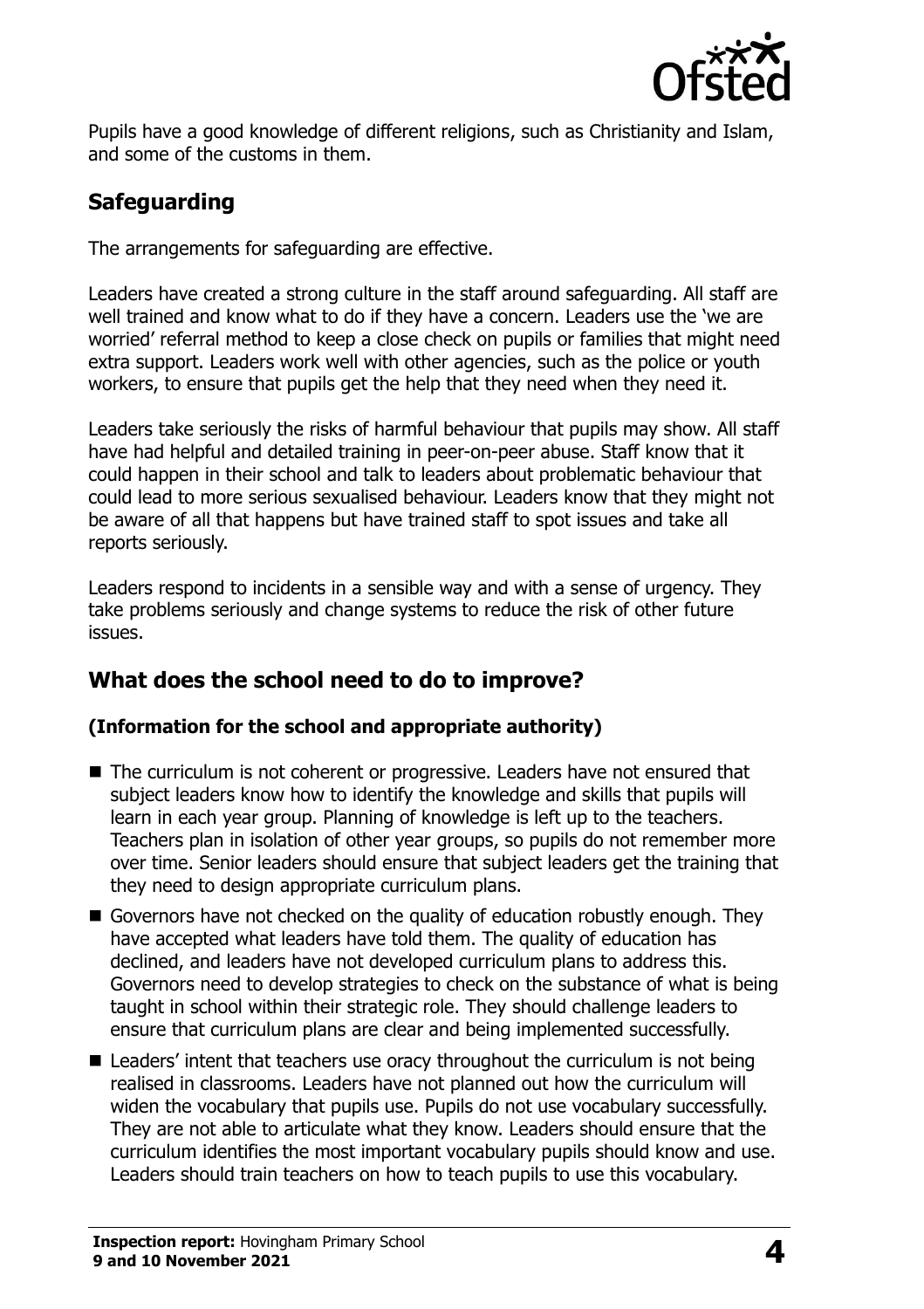

■ Pupils occasionally swear or use racist language in school. This is sometimes not dealt with by teachers. Pupils feel that it is not always taken seriously and so some pupils continue to do it. Teachers should pick up on all poor language in school and report it using the school's policy. Leaders should work with both victims and perpetrators so that everyone knows that this language is unacceptable.

#### **How can I feed back my views?**

You can use [Ofsted Parent View](http://parentview.ofsted.gov.uk/) to give Ofsted your opinion on your child's school, or to find out what other parents and carers think. We use information from Ofsted Parent View when deciding which schools to inspect, when to inspect them and as part of their inspection.

The Department for Education has further quidance on how to complain about a school.

If you are the school and you are not happy with the inspection or the report, you can [complain to Ofsted.](http://www.gov.uk/complain-ofsted-report)

### **Further information**

You can search for [published performance information](http://www.compare-school-performance.service.gov.uk/) about the school.

In the report, '[disadvantaged pupils](http://www.gov.uk/guidance/pupil-premium-information-for-schools-and-alternative-provision-settings)' refers to those pupils who attract government pupil premium funding: pupils claiming free school meals at any point in the last six years and pupils in care or who left care through adoption or another formal route.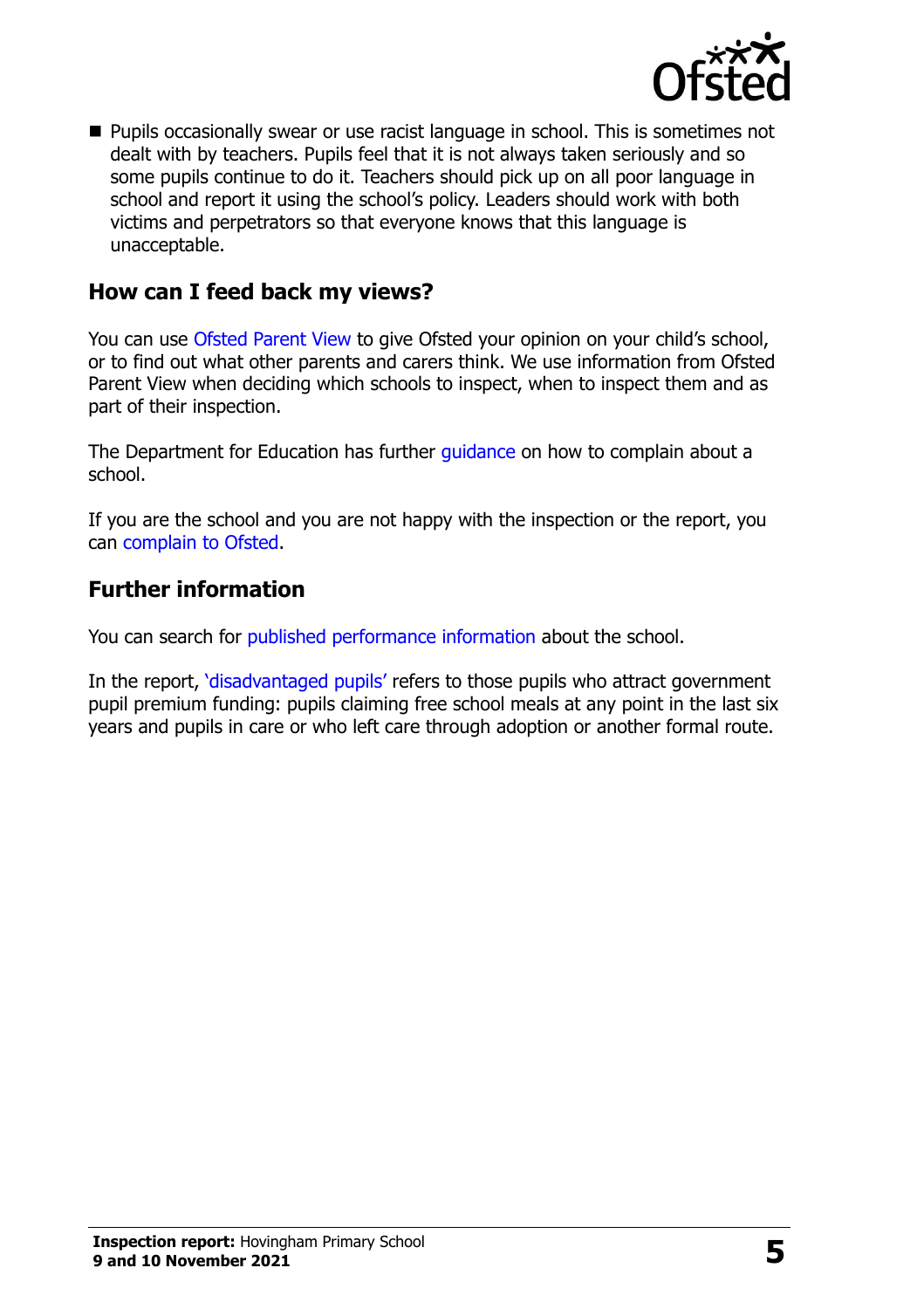

## **School details**

| Unique reference number             | 107926                                                                 |
|-------------------------------------|------------------------------------------------------------------------|
| <b>Local authority</b>              | Leeds                                                                  |
| <b>Inspection number</b>            | 10200117                                                               |
| <b>Type of school</b>               | Primary                                                                |
| <b>School category</b>              | Maintained                                                             |
| Age range of pupils                 | 2 to 11                                                                |
| <b>Gender of pupils</b>             | Mixed                                                                  |
| Number of pupils on the school roll | 666                                                                    |
| <b>Appropriate authority</b>        | The governing body                                                     |
| <b>Chair of governing body</b>      | <b>Colin Noble</b>                                                     |
| <b>Principal</b>                    | Kellie Halliday                                                        |
| Website                             | www.hovingham.leeds.sch.uk                                             |
| Dates of previous inspection        | 27 and 28 September 2016, under<br>section 5 of the Education Act 2005 |

## **Information about this school**

- The school is larger than the average primary school.
- The school has provision for two-year-olds, but there are currently no two-yearolds on roll in the school.
- One pupil attends alternative provision at AIP, an unregistered alternative provider. Leaders carry out checks on this provider to ensure that it is suitable.
- Staff provide breakfast and an early start for all pupils in school who want it.

#### **Information about this inspection**

The inspectors carried out this inspection under section 5 of the Education Act 2005.

This was the first routine inspection the school received since the COVID-19 pandemic began. Inspectors discussed the impact of the pandemic with school leaders and have taken that into account in their evaluation.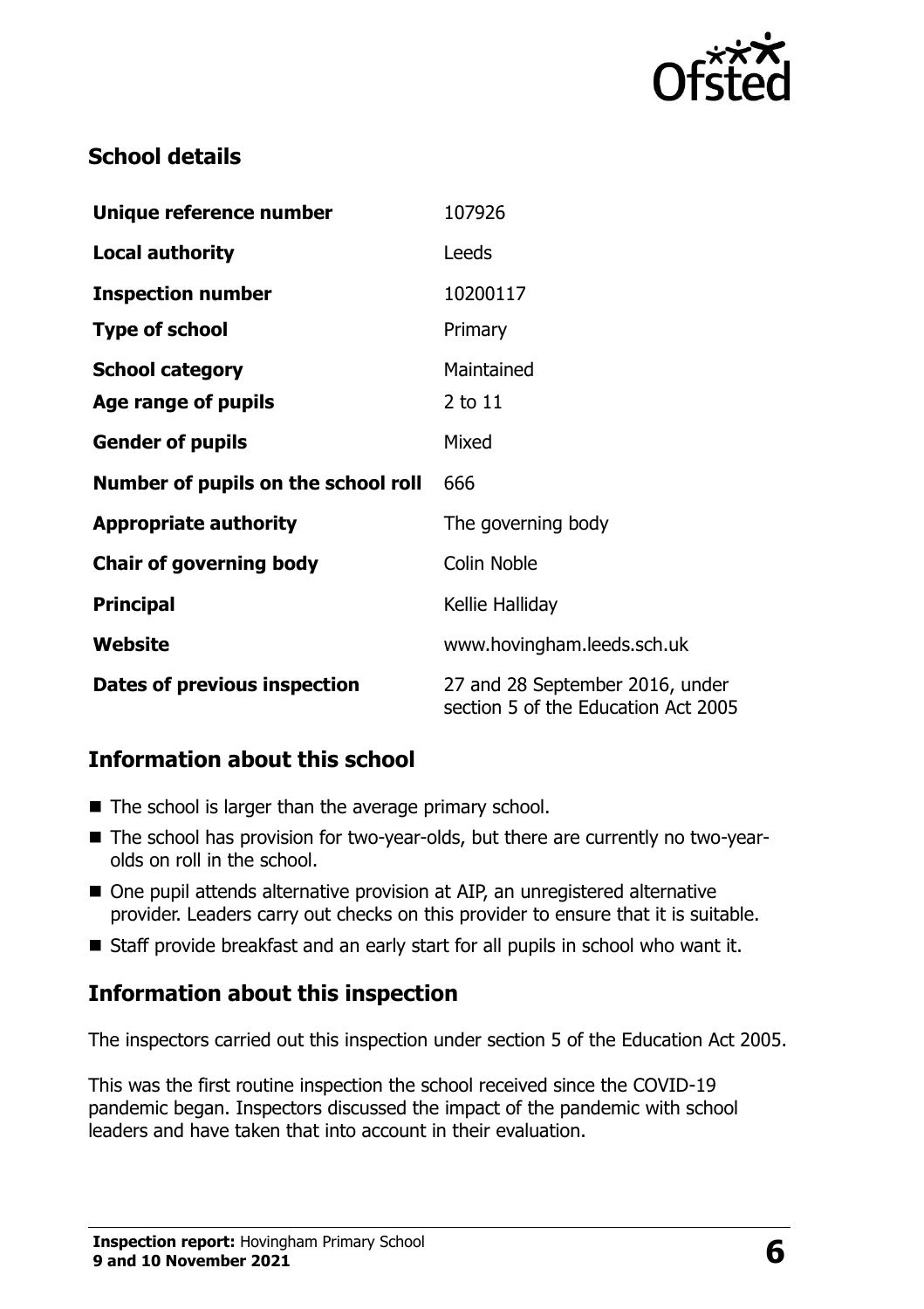

- Inspectors spoke to the principal, vice-principal, the chair of governors and a representative from the local authority about actions taken since the last inspection.
- Inspectors carried out deep dives in these subjects: early reading, mathematics, English, physical education and history. For each deep dive, inspectors met with subject leaders, looked at curriculum plans, visited a sample of lessons, spoke to teachers, spoke to some pupils about their learning and looked at samples of pupils' work.
- Inspectors checked on safeguarding arrangements in the school. They checked the school's single central record and met with the designated safeguarding leader. They checked that arrangements in the early years were keeping children safe. They spoke to staff about the training that they had had.
- Inspectors spoke to groups of pupils about their experiences of being in the school. This included groups of boys and groups of girls.
- Inspectors looked at the PSHE curriculum and how it is taught by teachers in the school.
- Inspectors looked at arrangements for children attending alternative provision and any children who were not currently attending school full time.
- Inspectors took account of responses to surveys from pupils, staff and parents and carers.
- Inspectors checked the plans for pupils with SEND, and checked how teachers were using these plans in lessons.

#### **Inspection team**

| Matthew Knox, lead inspector | Her Majesty's Inspector |
|------------------------------|-------------------------|
| Nicola Shipman               | Ofsted Inspector        |
| Dom Brown                    | Ofsted Inspector        |
| Jenny Thomas                 | Her Majesty's Inspector |